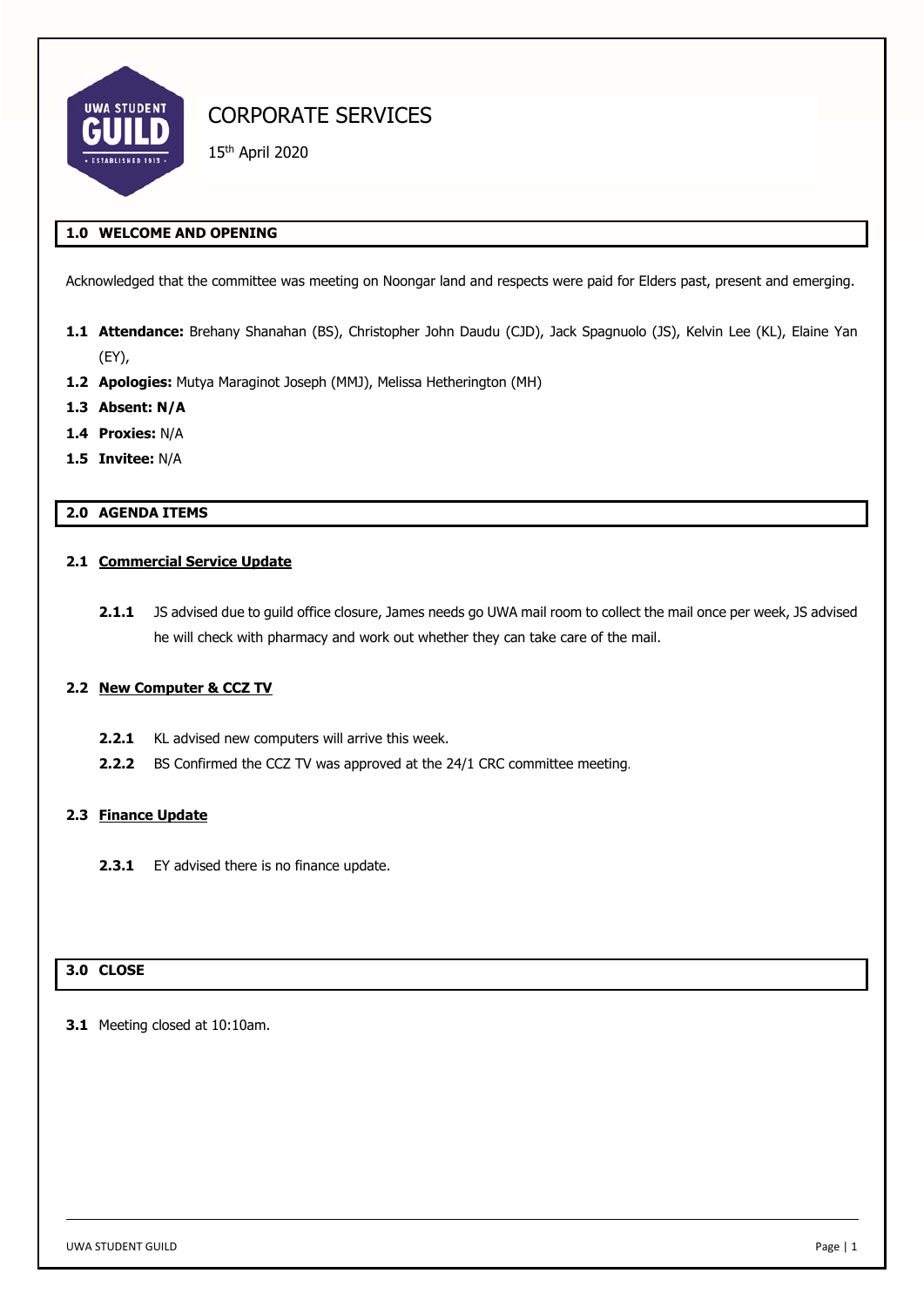

14th May 2020

## **1.0 WELCOME AND OPENING**

Acknowledged that the committee was meeting on Noongar land and respects were paid for Elders past, present and emerging.

- **1.1 Attendance:** Christopher John Daudu (CJD), Jack Spagnuolo (JS), Mutya Maraginot Joseph (MMJ), Elaine Yan (EY), Melissa Heatherington (MH)
- **1.2 Apologies:** Brehany Shanahan (BS)
- 1.3 **Absent:** Zhen You (ZY)
- **1.4 Proxies:** N/A
- **1.5 Invitee:** N/A

# **2.0 AGENDA ITEMS**

#### **2.1 Finance Update**

- **2.1.1** MMJ advised that auditing is now finalise, and we going to represent it to UWA Audit and Risk Committee.
- **2.1.2** MMJ advised finance department will operate as normal, front count and GSG staff will return to office next week, and to allow interns to complete 100 hours work requirement, we will notify them come to office next week.
- **2.1.3** MMJ advised we going to start mid-year budget once April account finalised.

# **2.2 Archiving Update**

**2.2.1** MH advised that she is working on digitalise early guild minutes the moment.

### **2.3 CCZ TV**

**2.3.1** KL advised TV for the CCZ has been ordered and we are waiting for stock to arrival and install.

### **2.4 Corporate Service Update**

**2.4.1** JS advised there is no update from corporate service.

### **3.0 CLOSE**

**3.1** Meeting closed at 10:15am.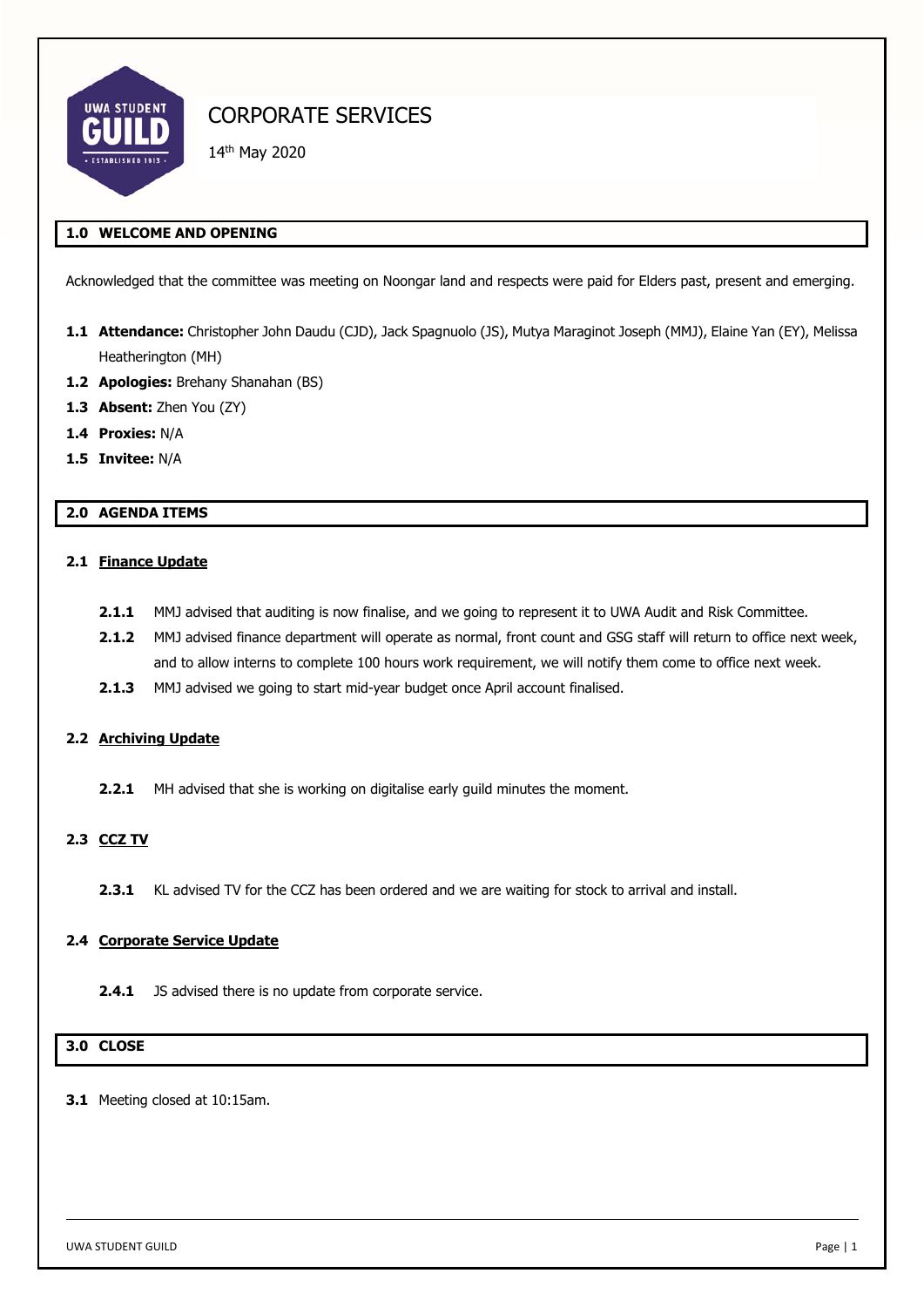

17th June 2020

# **1.0 WELCOME AND OPENING**

Acknowledged that the committee was meeting on Noongar land and respects were paid for Elders past, present and emerging.

- **1.1 Attendance:** Mutya Maraginot Joseph (MMJ), Ridhima Vinayachandran (RV), Brehany Shanahan (BS), Christopher John Daudu (CJD), Jack Spagnuolo (JS), Elaine Yan (EY)
- **1.2 Apologies:** Melissa Hetherington (MH), Isobel Hicks (IH)
- **1.3 Absent:** N/A
- **1.4 Proxies:** N/A
- **1.5 Invitee:** N/A

## **2.0 AGENDA ITEMS**

#### **2.1 Finance Update**

- **2.1.1** EY advised year 2019 audited financial report had been presented to UWA Audit and Risk committee, Auditing for Year 2019 completed
- **2.1.2** EY advised that we are currently finalising management accounts for May-20, and Mutya is working on Mid-year budget at the moments.
- **2.1.3** EY advised there are some issues after TASK updated, we are currently fixing up those issues.

### **2.2 Tavern Wi-Fi**

- **2.2.1** KL outlined Tavern has 3G connection, which isn't great, there are times that EFTPOS transactions can fail, this is mainly due to the contraction from thick concrete, in terms of that, it would be a good idea for us to use Wi-Fi services.
- **2.2.2** There are two options available to us (as detailed in the Quotation circulated to the committee): Wi-Fi service to Guild Tavern Bar Area only or Wi-Fi service to both Guild Tavern Bar Area and Guild Tavern Beer Garden Area. KL invited questions.
- **2.2.3** Bre asked whether the cost has been included in the budget, and Mutya advised this is not included in the budget as the cost will be below \$2k and will be expensed out immediately, however, the payment is on monthly basis, therefore, approximately \$540 will hit this year account.
- **2.2.4** JC added, the major portion of expense is from NBN business plan, which is on monthly basis, he advised that we should have Wi-Fi service to both Guild Tavern Bar Area and Guild Tavern Beer Garden Area. JC noted we have drop offs from other outlets as well, however, Tavern in particular, people just walk away if they cannot pay by EFTPOS.
- **2.2.5** Motion passed unanimously to proceed with 24-month NBN Business Plan for both Guild Tavern Bar Area and Guild Tavern Beer Garden Area.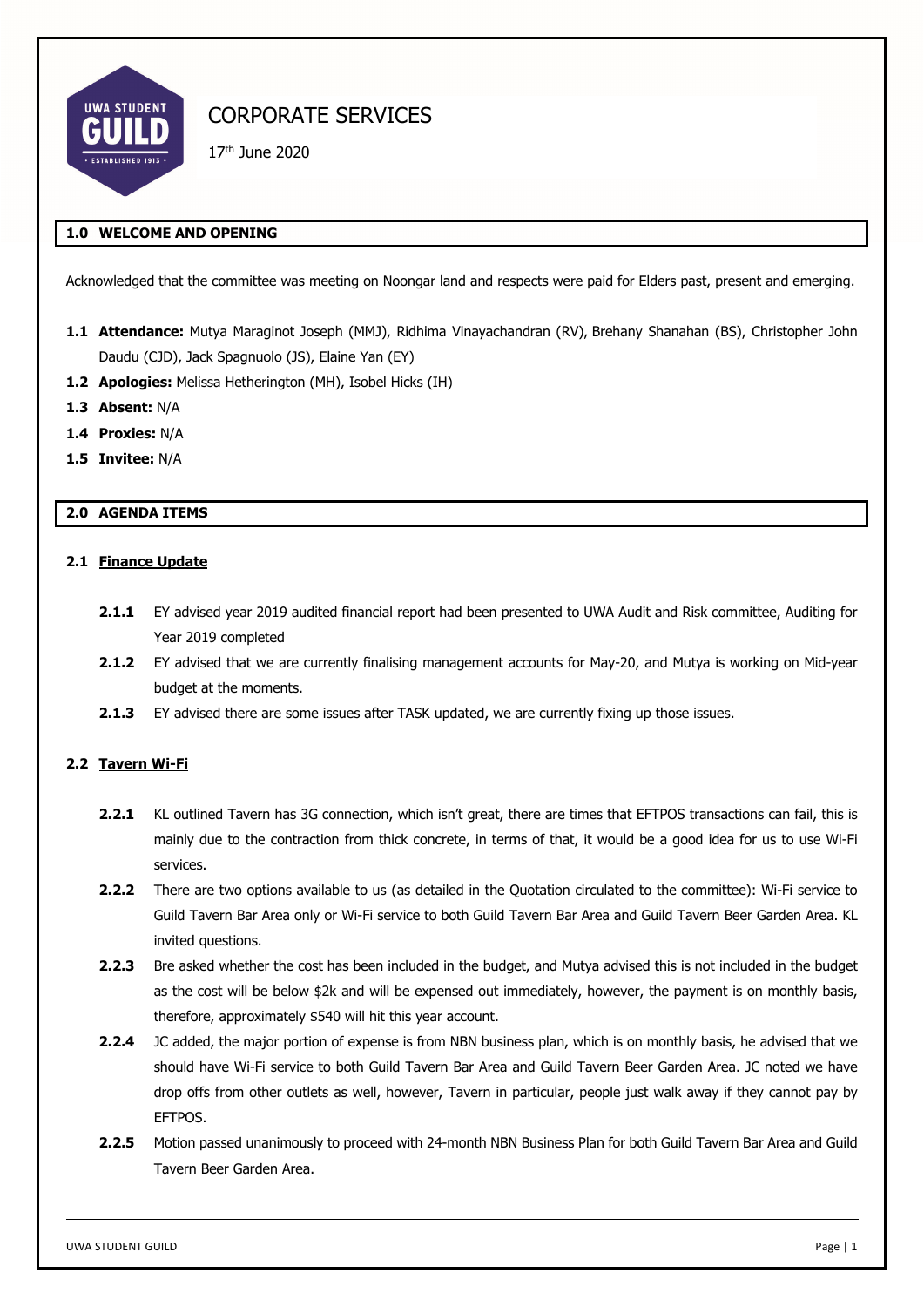

17th June 2020

- 2.2.6 Bre asked whether university has responsibility for those building in terms of getting new Wi-Fi, is there a problem when we try to upgrade our system.
- 2.2.7 KL advised university currently is working on a program to increasing access points for Unifi, but only for selected buildings and base on their analysis. KL classified the reason is because of Unifi both in terms of its actual architecture and university policy, we not allowed to run commercial transaction on it.
- **2.2.8** JC added that's one of reason why tenants have to use cable for their EFTPOS or rely on very poor 3G or 4G network, that's because we cannot use Unifi.

# **3.0 CLOSE**

**3.1** Meeting closed at 10:20am.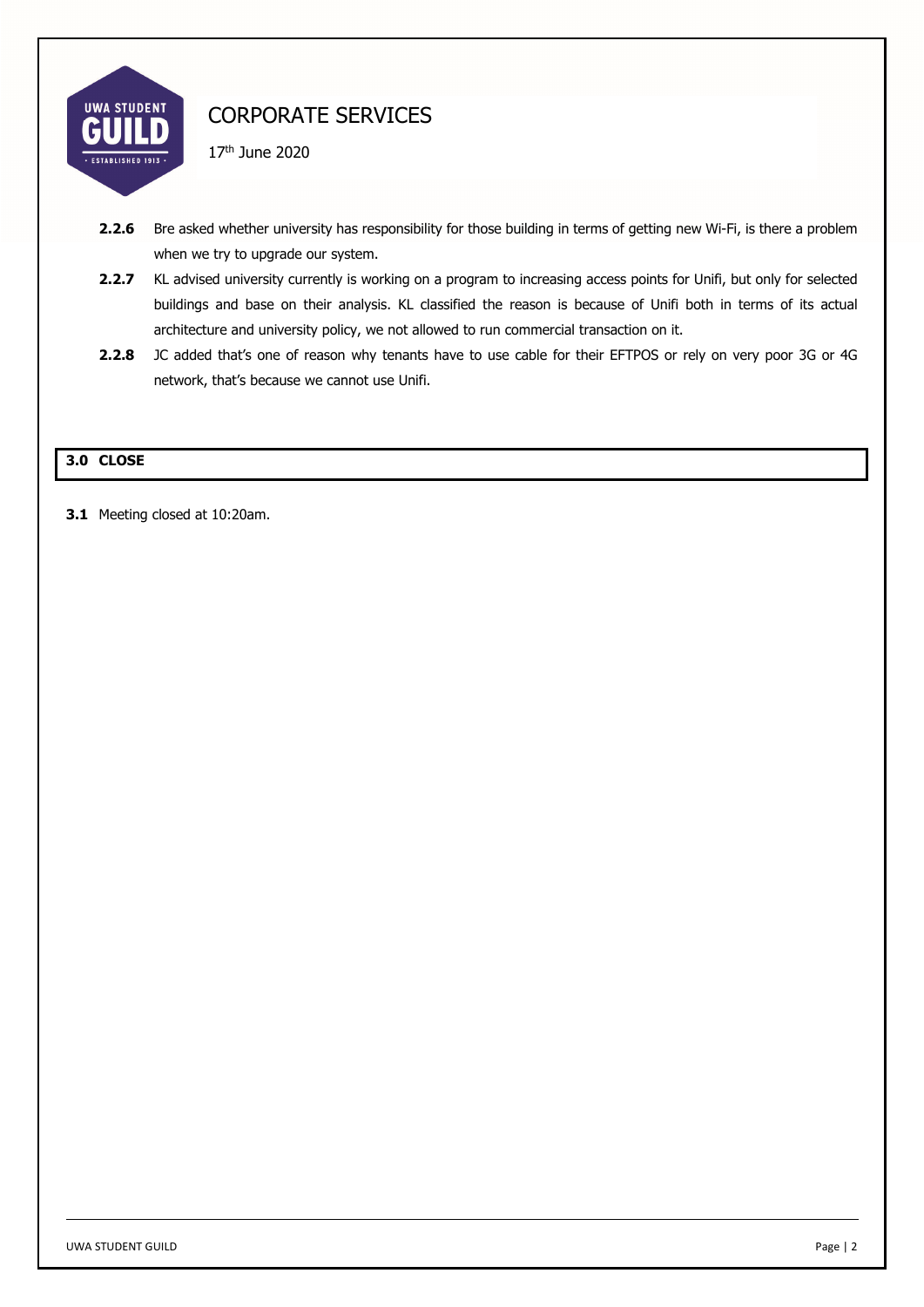

2rd October 2020

# **1.0 WELCOME AND OPENING**

Acknowledged that the committee was meeting on Noongar land and respects were paid for Elders past, present and emerging.

- **1.1 Attendance:** Mutya Maraginot Joseph (MMJ), Ridhima Vinayachandran (RV), Brehany Shanahan (BS), Christopher John Daudu (CJD), Jack Spagnuolo (JS), Elaine Yan (EY)
- **1.2 Apologies:** Zhen You (ZY)
- **1.3 Absent:** N/A
- **1.4 Proxies:** N/A
- **1.5 Invitee:** N/A

## **2.0 AGENDA ITEMS**

#### **2.1 Finance Update**

- 2.1.1 EY advised that we are preparing for interim audit, auditors from Deloitte will be in office from 17th November to 20<sup>th</sup> November. We will also start the process of preparing 2020 budget in October, once September management accounts have been finalised.
- **2.1.2** EY advised due to Darryl's departure, we are restructuring the finance department to making sure the efficiency of Finance department.

#### **2.2 Archiving Update**

**2.2.1** MH advised she created a spreadsheet to managing document archiving, which helps finding documents.

### **2.3 Corporate Update**

- **2.3.1** JS advised our keys been damaged, however due to multiple clubs use the room (Sue Boyd & May Tannock Rooms) each day, we unable to identify which club will be responsible for this. In addition, club who made the booking may handle the key to other clubs, we are having trouble to charge the cleaning fee. JS suggested we should limit the usage, such as one club per day, and GSC should manage the keys.
- **2.3.2** MMJ noted GSC does not have enough staff to manage the keys.
- **2.3.3** BS advised we can ask club pay for the bond, and clubs need to sign out and return the key once finished the booking.
- **2.3.4** JS advised he will think about it and keep it on the agenda.
- **2.3.5** JS advised SHB received a lot of free books, also SHB get flooded when its rain, therefore, SHB need some renovations.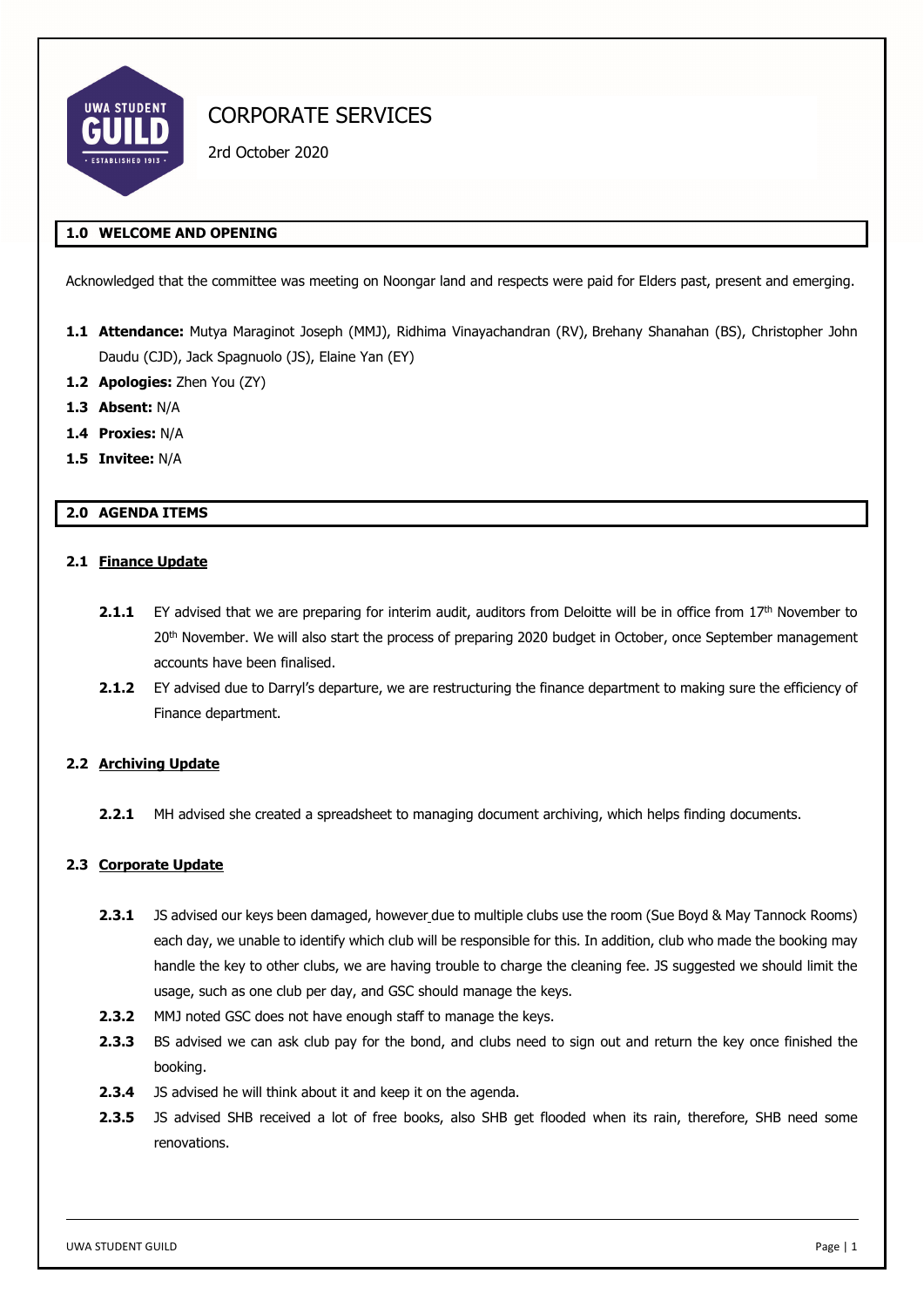

2rd October 2020

# **2.4 STA Travel**

**2.4.1** JS advised STA Travel abandoned a lot of hardware, Kelvin is revaluating them the moment, and there is an optical fiber for new tenant.

## **2.5 NBN connection for Tavern**

- **2.5.1** KL advised he already placed NBN order with Telstra for Tavern and other tenant, it normally takes up to 2 months to process the order.
- **2.5.2** KL noted the infrastructure work will start next Tuesday.

## **2.6 Main power switches off during Christmas period**

- 2.6.1 KL advised main electricity switch reached maximum capacity which require upgrade.
- 2.6.2 KL suggested we should upgrade it during Christmas period, because we need to switch the power about 8 hours, the key area will be affected included Medical Centre, IGA and communication room.
- **2.6.3** KL noted due to IGA have food in freezer, the electrician-Simon will bring the generator when we switch off the power.

# **3.0 CLOSE**

**3.1** Meeting closed at 12:30am.